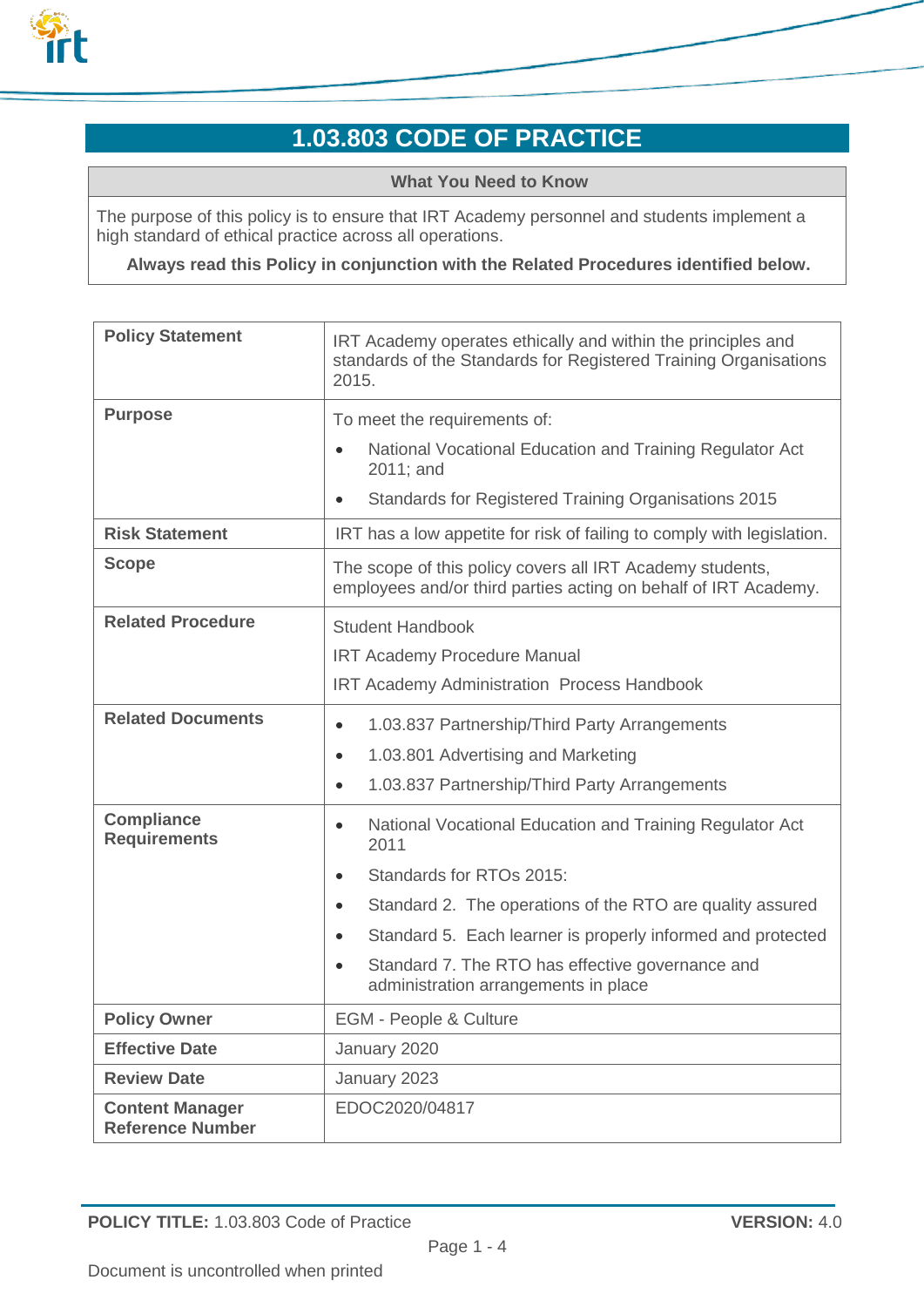

### **1 POLICY PRINCIPLES**

#### **1.1 Student/Client Rights and Consumer Protection**

IRT Academy endeavours to protect the rights of the Student and provide services as detailed in our agreement.

We promise to market and advertise our services ethically and accurately.

Students will be advised of all fees and charges that apply prior/at enrolment and for the duration of the course.

IRT Academy provides a documented, fair and reasonable refund policy and procedure that is communicated to all Students prior to enrolment. In the event that our RTO is not able to fulfill its obligations to you we have measures in place to provide you with a refund.

We ensure that Student academic, financial and other records maintained by us are complete and accurate. These records are managed to maintain confidentiality and will not be provided to third parties unless authorised by you in writing or required under law. You may view your own records to confirm their accuracy & completion.

In the event that IRT Academy ceases to operate, IRT Academy will endeavour to support enrolled Students to access a suitable alternative Registered Training Organisation to complete their qualification/short course.

#### **1.2 Access and Equity**

We are committed to principles of access and equity and will not unlawfully discriminate against clients/Students.

The obligations we place on our employees and Students are to protect their health, safety and welfare and ensure as far as possible that learning experiences are positive and free from discrimination and harassment.

We will deal fairly and constructively with concerns and complaints regarding IRT Academy service.

#### **1.3 Industry Consultation**

As part of our course development and continuous improvement processes we engage the consultation of industry representatives to evaluate our products and services. We do this to ensure that the qualification you receive is to the standard expected in the workplace and meets industry needs.

Where your training and assessment occurs in the workplace, evidence of your performance will contribute to your assessment tasks and outcome.

To meet the highest standard of training and assessment services, IRT Academy Facilitators and other personnel regularly engage in professional development and industry engagement to ensure currency and best practice skills and knowledge.

#### **1.4 Quality Systems**

IRT Academy is continuously improving its systems and services and we will seek Student Feedback to help inform what changes and improvements we undertake.

Our organisation is a Registered Training Organisation under the National Vocational Education and Training Regulator Act 2011. We ensure that at all times, our systems and operations meet the Standards for Registered Training Organisations 2015.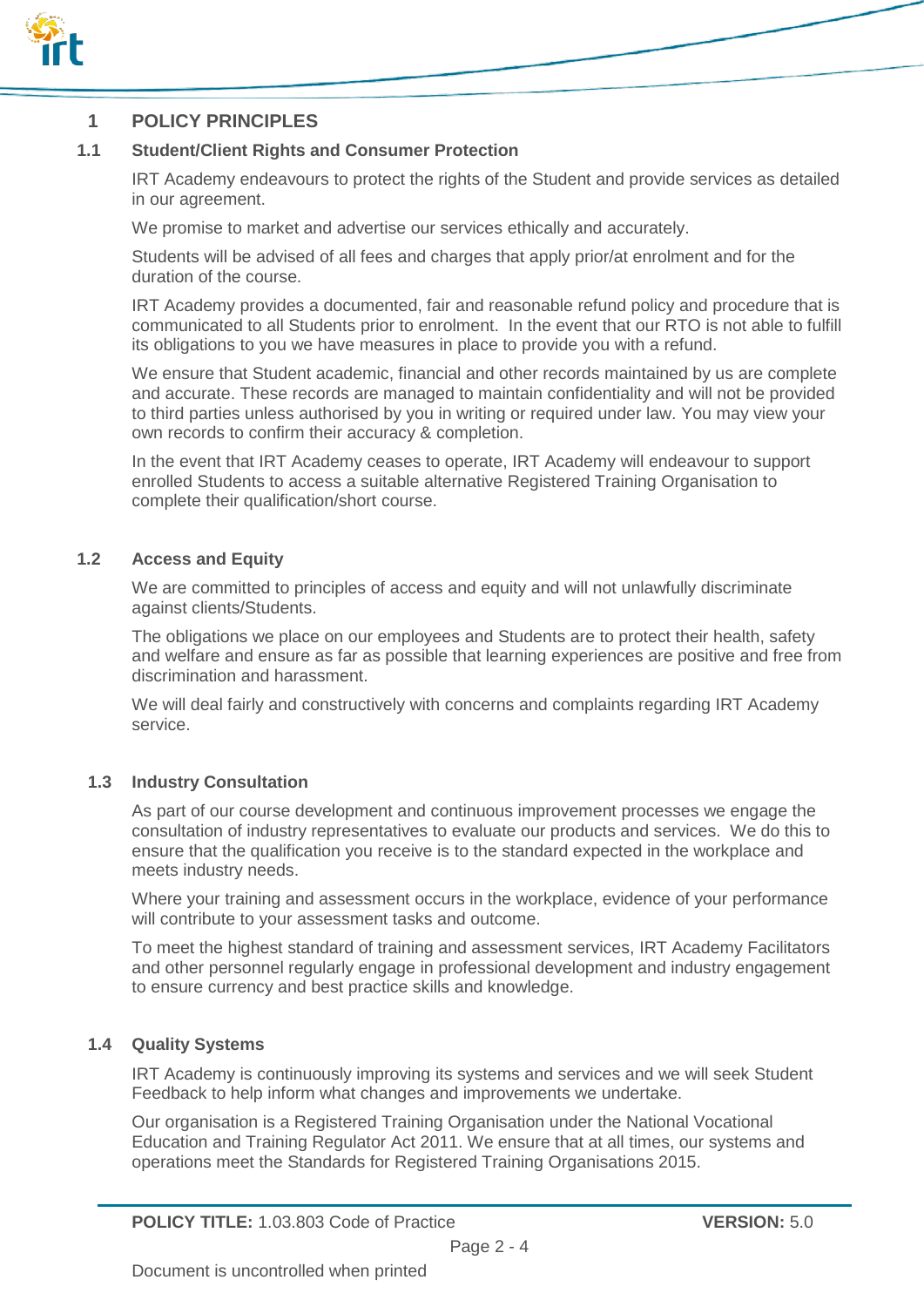

#### **1.5 Recognition of Prior Learning (RPL) and Credit Transfer**

We recognise that Students may have skills and knowledge that are relevant to the enrolled course outcomes. IRT Academy will assist Students to gain recognition for these skills and knowledge through a process known as; Recognition of Prior Learning.

If the Student has completed the relevant unit with another Registered Training Organisation, IRT Academy will automatically credit the unit(s) towards the completion of the qualification once verified.

IRT Academy offers learning and assessment services that are within the resources of IRT Academy to meet individual learning needs.

#### **1.6 Fit and Proper Persons**

IRT Academy ensures that its executive officers or high managerial agents:

Are vested with sufficient authority to ensure that IRT Academy complies with the RTO Standards at all times; and

Meet each of the relevant criteria specified in the Fit and Proper Person Requirements in Schedule 3 of the Standards for Registered Training Organisations 2015.

#### **1.7 Data Provision**

IRT Academy commits to providing accurate and current information as required by the Data Provision Requirements of the Australian Skills Quality Authority as updated from time to time.

#### **1.8 VET Regulator Cooperation**

IRT commits to provide the VET Regulator:

Accurate and truthful responses to information requests from the VET Regulator relevant to the RTO's registration;

In the conduct of audits and the monitoring of its operations;

By providing quality/performance indicator data;

By providing information about substantial changes to its operations or any event that would significantly affect the RTO's ability to comply with these standards within 90 calendar days of the change occurring;

Information about significant changes to its ownership within 90 calendar days of the change occurring; and

In the retention, archiving, retrieval and transfer of records

An annual declaration on compliance with the Standards for Registered Training Organisations 2015, to the VET Regulator and in particular whether it:

Currently meets the requirements of the Standards across all its scope of registration and has met the requirements of the Standards for all AQF certification documentation it has issued in the previous 12 months; and

Have training and assessment strategies and practices in place that ensure that all current and prospective learners will be trained and assessed in accordance with the requirements of the Standards.